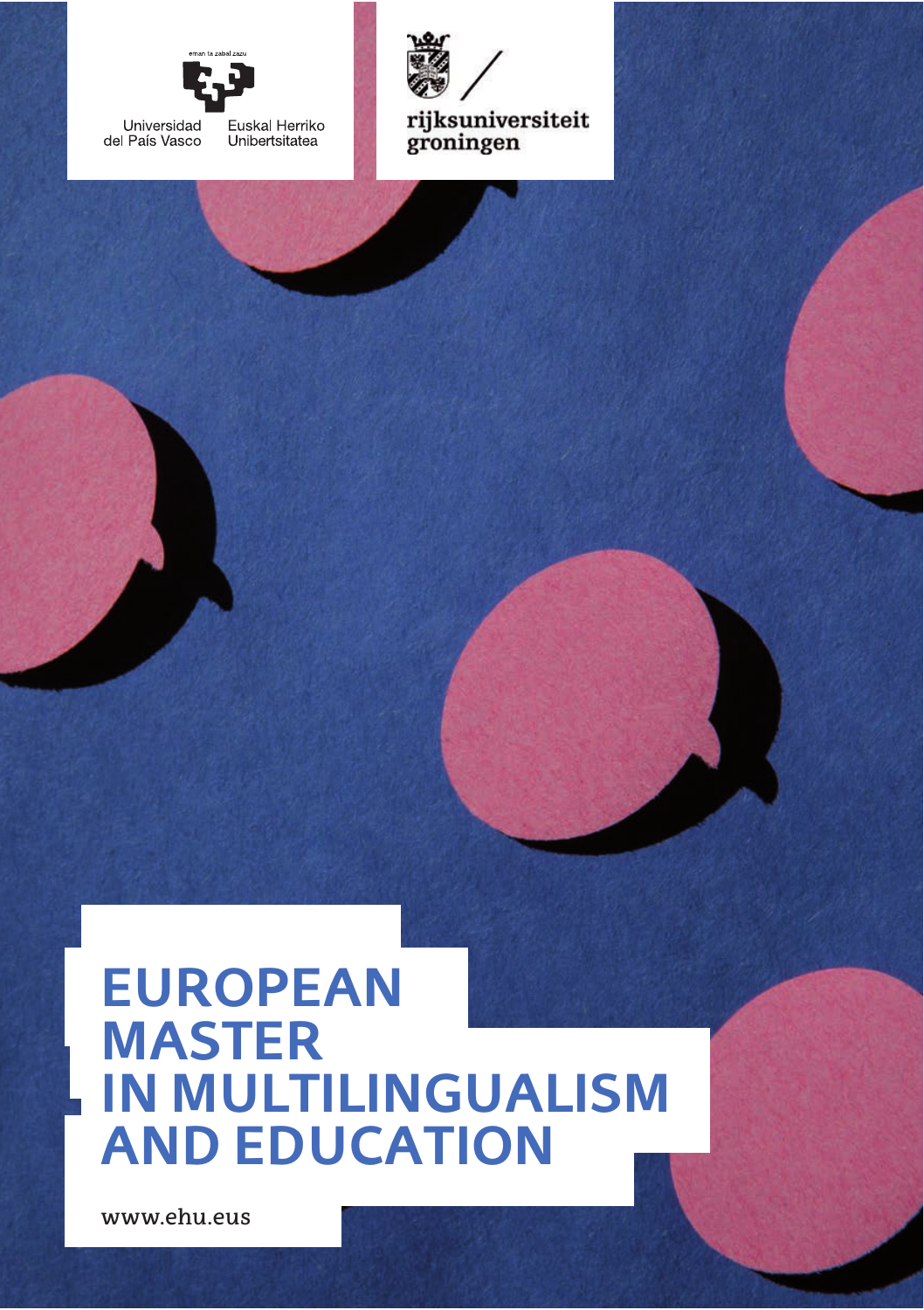# **INTRODUCTION & OBJECTIVES**

This master's degree in multilingualism and education gives the opportunity to become both an expert and a researcher in the field of multilingualism. This unique Master's program promotes interest in language learning, language planning and language use in education. You will also acquire the necessary training for a doctorate.

The aim of EMME is to promote excellent teaching and high quality research that inspires both students and faculty. Critical thinking and analytical skills are stimulated in a program that provides key concepts and challenges of multilingualism and education.

# **ENTRY PROFILE**

B.A. in Education, Psychology, Sociology, Philosophy, Linguistics and Applied Linguistics, or other degrees in Social Science and Humanities.

It is necessary to have a B2 level of English to follow the courses.

#### **CAREER OPPORTUNITIES**

By becoming a specialist at an advanced level in multilingualism and education students will have the possibility to work as coordinators for language planning at schools, town halls and regional and national agencies. The master also provides the necessary training to enter a doctorate program.

### **ABOUT THE COURSE**

| <b>Teaching place:</b>    | Faculty of Education, Philosophy and Anthropology<br>(San Sebastian).                                                                                                                                                                                              |  |
|---------------------------|--------------------------------------------------------------------------------------------------------------------------------------------------------------------------------------------------------------------------------------------------------------------|--|
| <b>Teaching type:</b>     | On-site teaching and the possibility of virtual teaching<br>for some courses.                                                                                                                                                                                      |  |
| <b>Teaching language:</b> | The Master follows a multilingual policy. The language of<br>instruction of the two compulsory courses is English and<br>optional courses can be in English, Basque or Spanish.<br>Students can communicate and submit their work in any of<br>the three languages |  |
| <b>Approximate fees:</b>  | 1.850-2.050€                                                                                                                                                                                                                                                       |  |
| Calendar:                 | September-June.                                                                                                                                                                                                                                                    |  |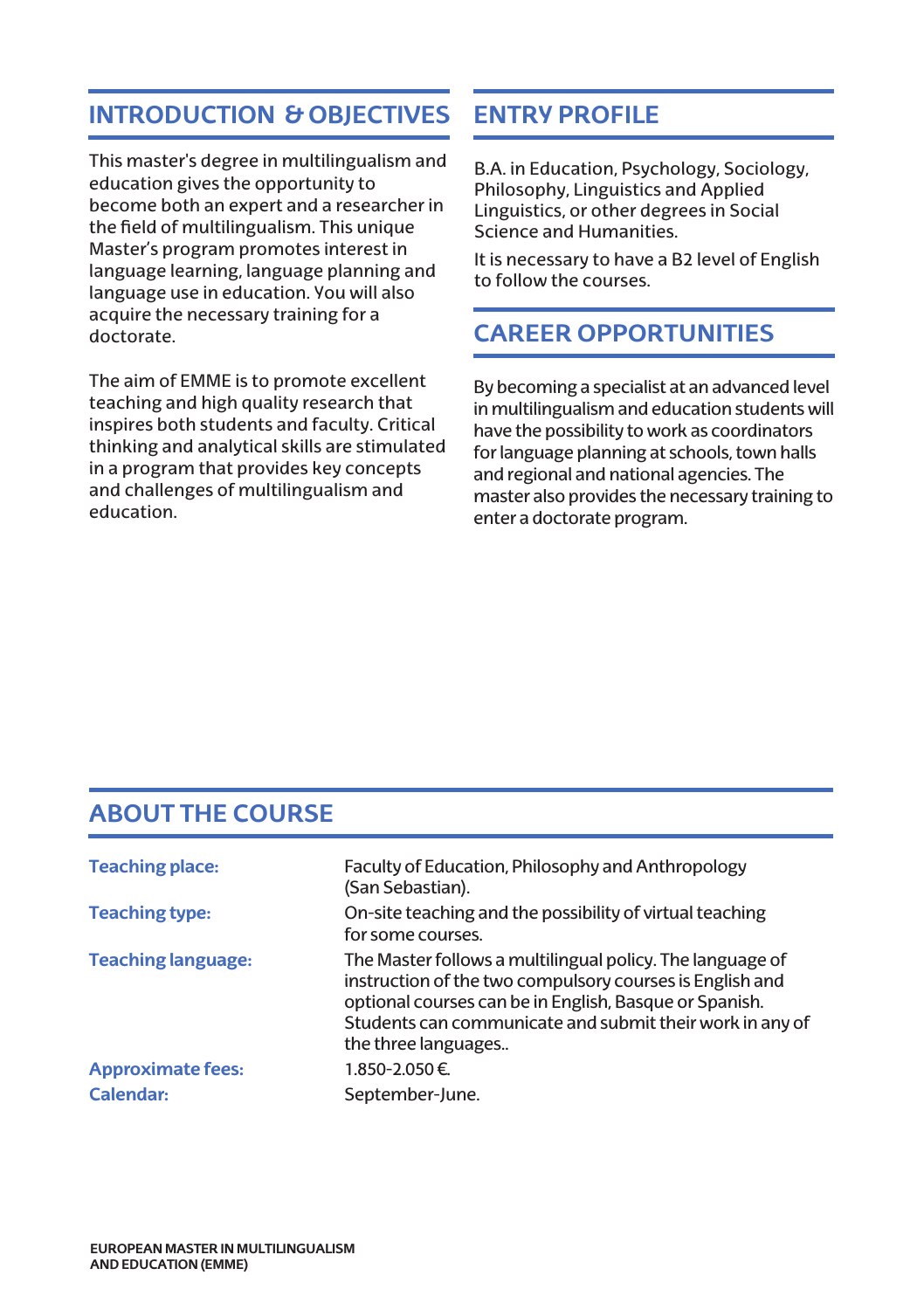# **TEACHING LOAD**

| Compulsory<br>Optional<br>subject courses<br>subject courses<br>33 Credits ECTS<br>12 Credits ECTS | Master<br><b>Thesis</b><br><b>15 Credits ECTS</b> | Total<br>60 Credits ECTS |
|----------------------------------------------------------------------------------------------------|---------------------------------------------------|--------------------------|
|----------------------------------------------------------------------------------------------------|---------------------------------------------------|--------------------------|

#### **TRAINING SYLLABUS**

Comparative research on minority languages in education.

Multilingual education: research perspectives.

Integrated curriculum and multilingual education.

Computer Assisted Language Learning.

Language teaching and communicative interaction in the classroom.

Multilingualism; historical and social perspectives.

Multilingualism, attitudes and motivation.

Current challenges in multilingual education.

Language and education.

Sociolinguistics.

Media and multilingualism.

Multilingualism and learning difficulties.

Psychobiological factors in second language learning.

Linguistic normalization and linguistic planning at schools.

Theories and practices in intercultural education.

Methods and advanced techniques in socioeducational education.

Research and orientation in the development of multicultural programs.

Master thesis.